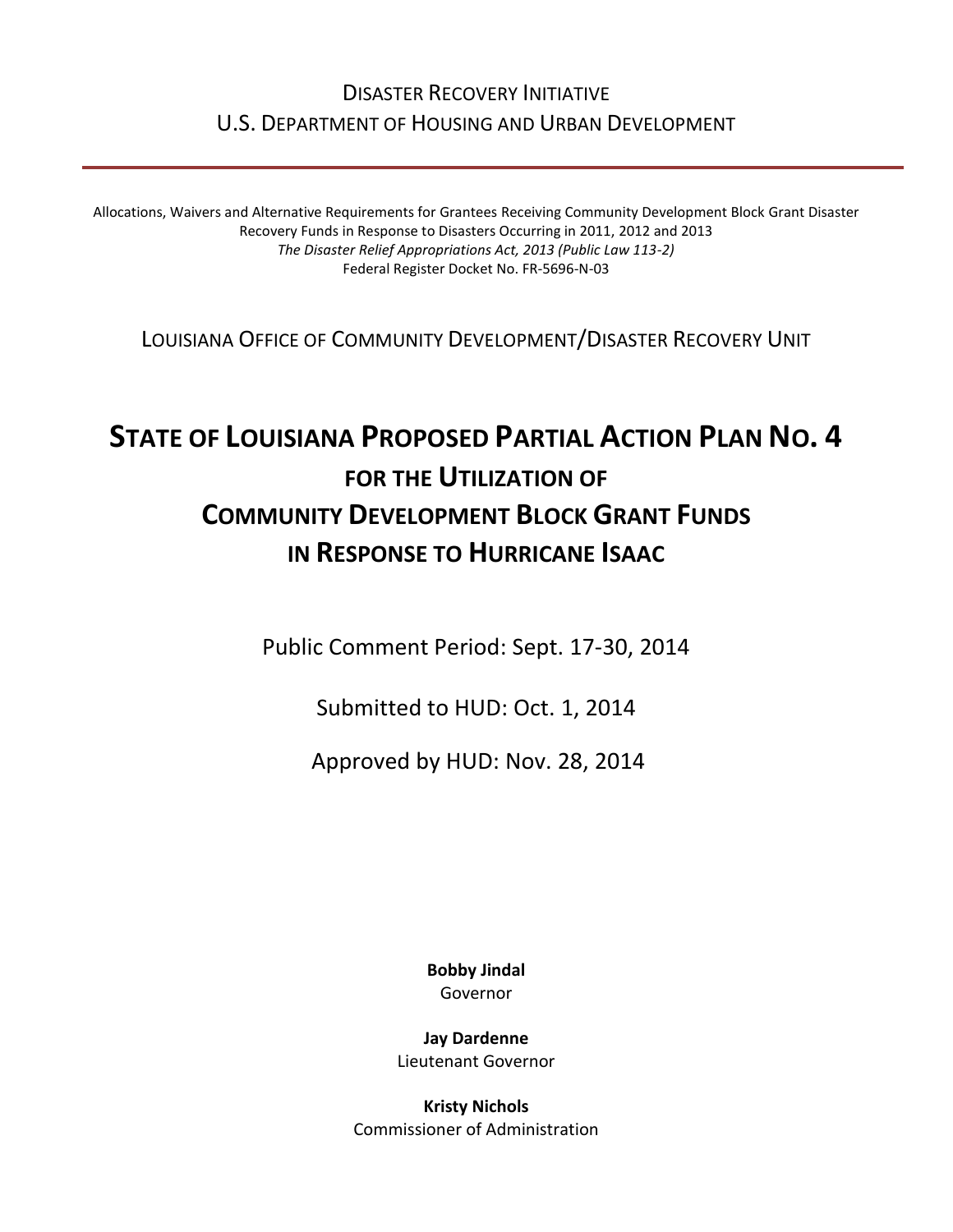#### **Overview**

This Partial Action Plan No. 4 allocates \$19,300,920, as a subset of St. John the Baptist Parish's previously allocated \$32,674,000, to the following newly created programs: *Homeowner Rehabilitation Program (HRP), Small Rental Rehabilitation Program (SRRP), Housing Elevation Program, Demolition and Clearance Program and the Homebuyer Assistance Program*. Of this total, this Partial Action Plan No. 4 will further obligate \$1,083,398 across the referenced programs. This funding allocation and obligation, in accordance with the parish's unmet needs assessment as outlined in the state's Initial Action Plan approved November 4, 2013, is necessary to address unmet needs in St. John the Baptist Parish in response to Hurricane Isaac.

| Program                                             | <b>Total</b><br><b>Allocation</b> | $%$ of<br><b>Allocation</b> | <b>Previous</b><br><b>Action Plan</b><br><b>Obligations</b> | <b>Obligation</b><br>for Partial<br><b>Action Plan</b><br><b>No. 4</b> | <b>Future Partial</b><br><b>Action Plans</b> |
|-----------------------------------------------------|-----------------------------------|-----------------------------|-------------------------------------------------------------|------------------------------------------------------------------------|----------------------------------------------|
| St. John the Baptist Parish                         | \$32,674,000.00                   | 50.8%                       | \$55,000.00                                                 | \$1,083,398.00                                                         | \$31,535,602.00                              |
| <b>Plaquemines Parish</b>                           | \$16.953.000.00                   | 26.3%                       | \$829,000.00                                                | \$0.00                                                                 | \$16.124.000.00                              |
| <b>FEMA Cost-Share</b>                              | \$5,886,000.00                    | 9.1%                        | \$5,886,000.00                                              | \$0.00                                                                 | \$0.00                                       |
| Hazard Mitigation Cost-Share Assistance Program     | \$3.446.084.00                    | 5.4%                        | \$1,090,000.00                                              | \$0.00                                                                 | \$2,356,084.00                               |
| State Administration, Planning and Program Delivery | \$3,320,000.00                    | 5.2%                        | \$700,000,00                                                | \$0.00                                                                 | \$2,620,000.00                               |
| Parish Recovery Priority Projects                   | \$1,100,000.00                    | 1.7%                        | \$1.100.000.00                                              | \$0.00                                                                 | \$0.00                                       |
| Homeowner Rehabilitation Program                    | \$1,000,000.00                    | 1.6%                        | \$650,000.00                                                | \$0.00                                                                 | \$350,000.00                                 |
| <b>Total</b>                                        | \$64,379,084.00                   | 100.0%                      | \$10.310.000.00                                             | \$1.083.398.00                                                         | \$52,985,686,00                              |

#### **I. Program Description**

As documented in the state's Initial Action Plan, St. John the Baptist Parish experienced extensive damages as a result of Hurricane Isaac affecting both the homeowner and rental populations within the parish. These damages represented a high concentration of affected residents spread across a wide geographic area within the parish.

#### **St. John the Baptist Parish Demographics and Damage Summary**

| Location              | <b>Census</b><br><b>Owner Occ.</b> | Owners w/<br>Dmg. | %<br>Owner<br>Dmg. | <b>Census Renter</b><br><b>Occupied</b> | Renters w/<br>Dmg. | $\frac{1}{2}$<br><b>Renters</b><br>Dmg. | <b>Damage</b><br><b>Concentration</b> |
|-----------------------|------------------------------------|-------------------|--------------------|-----------------------------------------|--------------------|-----------------------------------------|---------------------------------------|
| Edgard                | 673                                | 297               | 44%                | 199                                     | 23                 | 12%                                     | 37%                                   |
| Garyville             | 783                                | 230               | 29%                | 222                                     | 55                 | 25%                                     | 28%                                   |
| Laplace               | 8.249                              | 4.386             | 53%                | 2,083                                   | 1,499              | 72%                                     | 57%                                   |
| Pleasure Bend         | 94                                 | 30                | 32%                | 18                                      | 2                  | 11%                                     | 29%                                   |
| Reserve               | 2,606                              | 839               | 32%                | 763                                     | 292                | 38%                                     | 34%                                   |
| Wallace               | 194                                | 62                | 32%                | 40                                      | 6                  | 15%                                     | 29%                                   |
| <b>Rest of Parish</b> | 38                                 | 17                | 45%                | 3                                       | 4                  | 133%                                    | 51%                                   |
| <b>Total</b>          | 12.637                             | 5.861             | 46%                | 3.328                                   | 1.881              | 57%                                     | 48%                                   |

**Source: FEMA Individual Assistance April 2013**

Moreover, this damage was extensive and affected a wide-variety of housing types throughout the parish.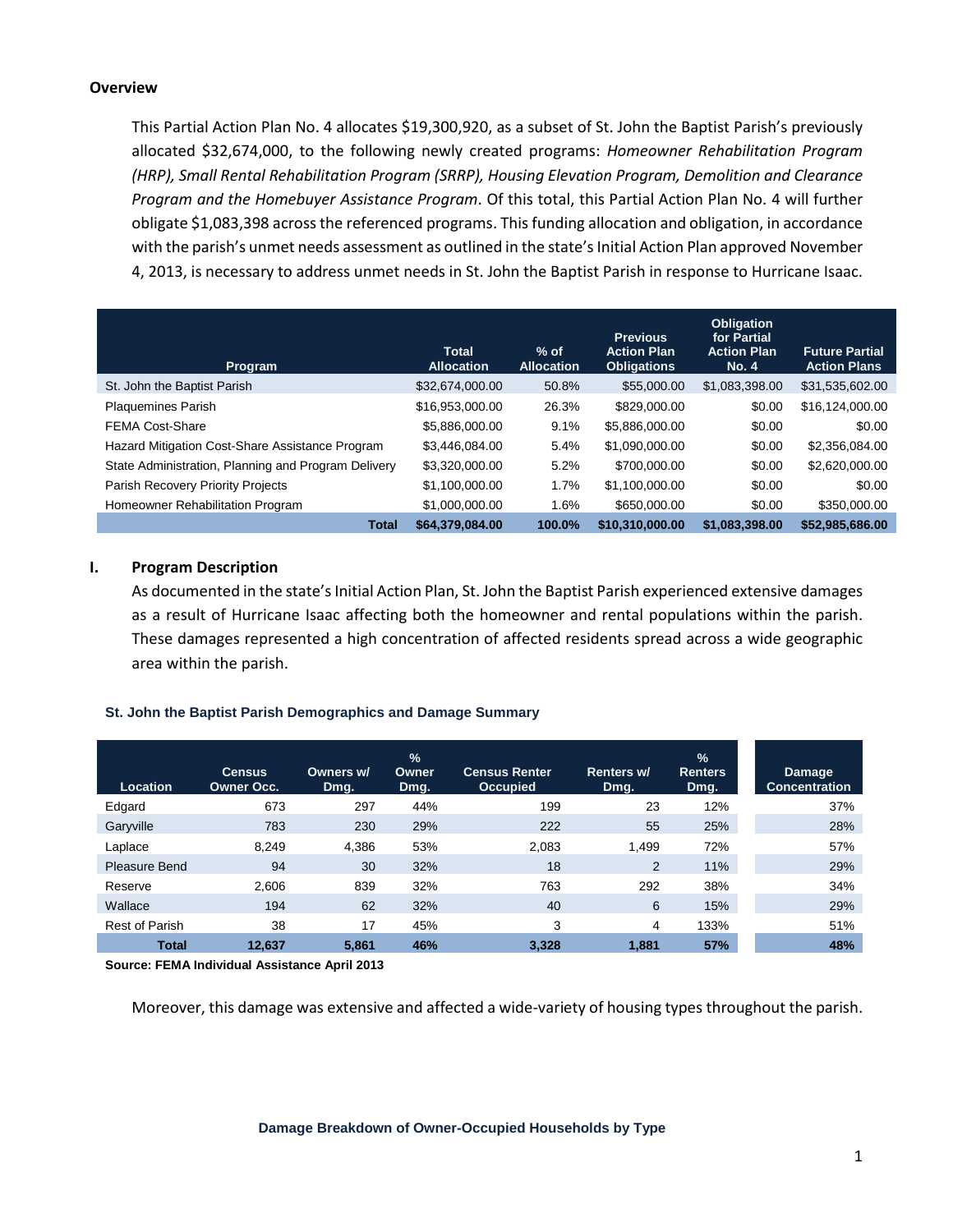| Type                  | # Damaged      | Ave. RP FVL     |    | <b>Total RP FVL</b> |
|-----------------------|----------------|-----------------|----|---------------------|
| Condo                 | 24             | \$<br>7,908.69  | \$ | 189,808.50          |
| House                 | 5.077          | \$<br>11,769.95 | S  | 59,744,246.80       |
| Mobile Home           | 719            | \$<br>2,453.99  | \$ | 1,764,419.19        |
| Other                 | $\overline{2}$ | \$<br>7,073.53  | \$ | 14,147.05           |
| Townhouse             | 16             | \$<br>9.410.39  | \$ | 150,566.17          |
| <b>Travel Trailer</b> | 23             | \$<br>2,079.36  | \$ | 47,825.25           |
| <b>Total</b>          | 5.861          | \$<br>10.565.02 | S  | 61,911,012.96       |

**Source: FEMA Individual Assistance April 2013**

Extensive damages were also recorded affecting the parish's rental population.

#### **Levels of Damage for Renter Households**

| <b>Type</b> | # Damaged |
|-------------|-----------|
| Moderate    | 939       |
| Substantial | 777       |
| Major       | 160       |
| Destroyed   | 5         |
| Total       | 1,881     |

**Source: FEMA Individual Assistance April 2013**

However, as a constant, best available data collected after the storm indicated a low- to-moderate income (LMI) population was disproportionately affected across both the owner-occupied and rental communities.

#### **Damage Breakdown of Owner-Occupied Households by Income**

| Type    | # Damaged |    | Ave. RP FVL | Total RP FVL    | % Households |
|---------|-----------|----|-------------|-----------------|--------------|
| LMI     | 3.227     | S  | 7.899.82    | \$25.484.827.55 | 55.06%       |
| Not LMI | 2.634     | \$ | 13.829.23   | \$36,426,185.41 | 44.94%       |
| Total   | 5.861     |    | 10.565.02   | \$61,911,012.96 | 100.00%      |

**Source: FEMA Individual Assistance April 2013**

#### **Levels of Damage for LMI Renter Households**

| Type        | # Damaged |
|-------------|-----------|
| Moderate    | 803       |
| Substantial | 654       |
| Major       | 129       |
| Destroyed   | 5         |
| Total       | 1,591     |

**Source: FEMA Individual Assistance April 2013**

As documented in the state's Initial Action Plan, these damages equated to a substantial unmet housing need in St. John the Baptist Parish.

**Unmet Housing Need Estimate in St. John the Baptist Parish as of April 2013**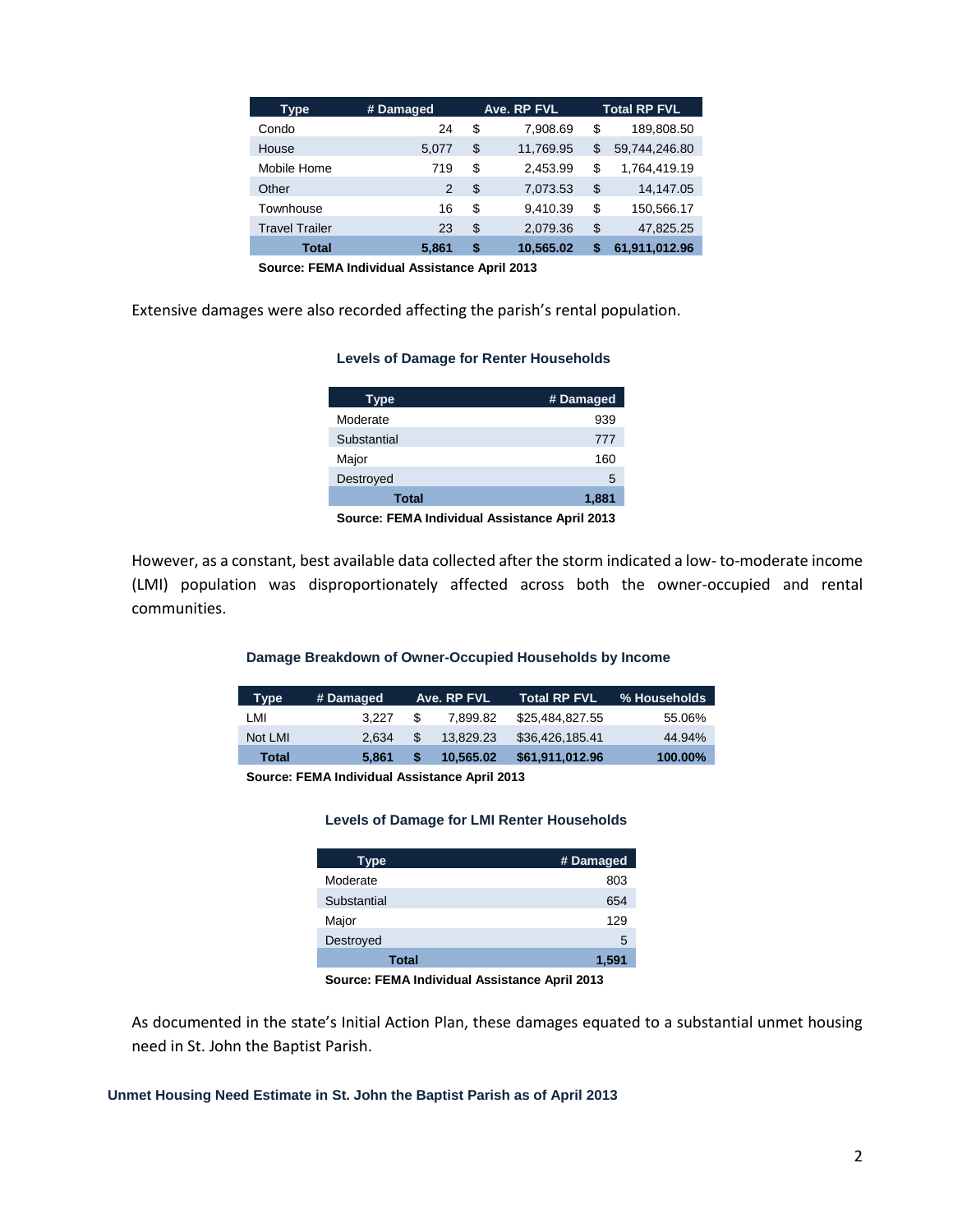| <b>Est. Damage</b> |  |                                                   | Haz. Payout in IA Adj. NFIP Payout FEMA IA Assistance SBA Home Loans |                                      | <b>Unmet Need</b> |
|--------------------|--|---------------------------------------------------|----------------------------------------------------------------------|--------------------------------------|-------------------|
| \$281,166,289.25   |  | $\sqrt{3}$ (31,155,650.05) $\sqrt{47,710,795.95}$ | \$(33,061,539.27)                                                    | \$ (45,239,900.00) \$ 123,998,403.99 |                   |

Therefore, it is critical the state utilize its CDBG-DR allocation within St. John the Baptist Parish to address a wide variety of housing needs while paying particular attention to the needs of LMI households. With this proposed allocation of \$19,300,920 and obligation of \$1,083,398 to a full slate of housing recovery programs, as outlined below, the state and parish believe this goal will be accomplished.

# **a. Homeowner Rehabilitation Program (HRP)**

**Eligible Activity:** 105(a)(4) **National Objective:** Low- and Moderate-Income Benefit, Urgent Need **Activity Allocation:** \$11,549,820 **Activity Obligation:** \$476,316

The HRP is intended to provide financial assistance to both LMI and non-LMI homeowners to rehabilitate, reconstruct and elevate their Isaac-damaged structures. The program's goals are as follows:

- Promote health and human safety and increase the community's standard of living;
- Provide decent, safe and sanitary housing in disaster-impacted areas;
- Ensure that the housing needs of LMI households are addressed;
- Elevate homes in conjunction with repair and rehabilitation efforts to promote community resiliency and mitigate the need for assistance in future flood events;
- Prevent blight and contribute to overall neighborhood recovery;
- Support positive outcomes for families living in the area at the time of Hurricane Isaac while also redeveloping those areas in a manner enhancing their attractiveness to prospective residents;
- Enhance property values of rehabilitated properties and protect the value of adjacent, nondamaged properties.
- **b. Small Rental Rehabilitation Program (SRRP)**

**Eligible Activity:** 105(a)(4) **National Objective:** Low- and Moderate-Income Benefit **Activity Allocation:** \$3,594,140 **Activity Obligation:** \$218,815

The SRRP is intended to provide financial assistance to owners of one- to four-unit residential rental properties to rehabilitate, reconstruct and elevate their Isaac-damaged structures. The units rehabilitated through the program will then be subject to income-based rental requirements stipulating they are leased to LMI renters exclusively. The program's goals are as follows:

- Promote health and human safety and increase the community's standard of living;
- Provide decent, safe and sanitary housing in disaster-impacted areas;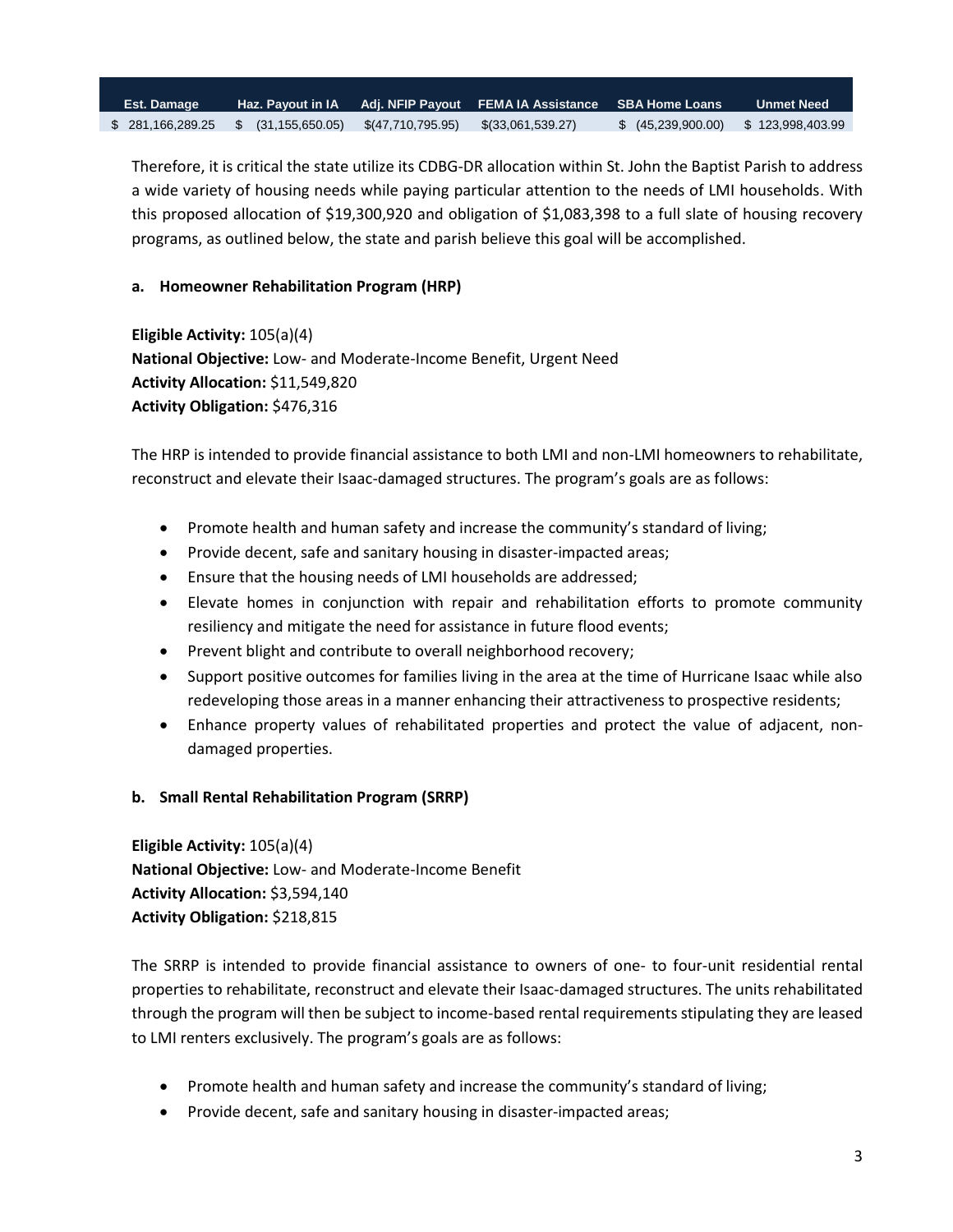- Ensure that the housing needs of LMI households are addressed;
- Elevate units in conjunction with repair and rehabilitation efforts to promote community resiliency and mitigate the need for assistance in future flood events;
- Prevent blight and contribute to overall neighborhood recovery;
- Support positive outcomes for families living in the area at the time of Hurricane Isaac while also redeveloping those areas in a manner enhancing their attractiveness to prospective residents;
- Enhance property values of rehabilitated properties and protect the value of adjacent, nondamaged properties.
- Enhance the stock of available, affordable rental properties.

## **c. Housing Elevation Program**

**Eligible Activity:** 105(a)(4) **National Objective:** Low- and Moderate-Income Benefit, Urgent Need **Activity Allocation:** \$2,500,000 **Activity Obligation:** \$86,483

The Housing Elevation Program is a stand-alone voluntary elevation program for those homes located in flood-prone areas, and specifically those areas that were inundated by flood waters as a result of Hurricane Isaac. For properties participating in the program, elevations will be to 1 foot above the applicable FEMAdetermined base flood elevation.

## **d. Demolition and Clearance Program**

**Eligible Activity:** 105(a)(4) **National Objective:** Slum and Blight, Urgent Need **Activity Allocation:** \$350,000 **Activity Obligation:** \$91,885

The purpose of the Demolition and Clearance Program is to provide St. John the Baptist Parish with a mechanism to remediate damages in defined neighborhoods, ensure that areas blighted by Hurricane Isaac are redeveloped and/or that adequate additional developments are made available to meet the needs of impacted neighborhoods. At the time of this submission, the parish had identified at least 16 properties blighted by Hurricane Isaac it had targeted for demolition and or clearance. The subject properties have been identified by the St. John the Baptist Parish Planning and Zoning Department as uninhabitable, hazardous or otherwise unsafe storm-damaged structures. They have been declared in imminent danger of collapse and constitute a risk to public health and safety.

## **e. Homebuyer Assistance Program**

**Eligible Activity:** 105(a)(24) **National Objective:** Low- and Moderate-Income Benefit **Activity Allocation:** \$1,306,960 **Activity Obligation:** \$143,628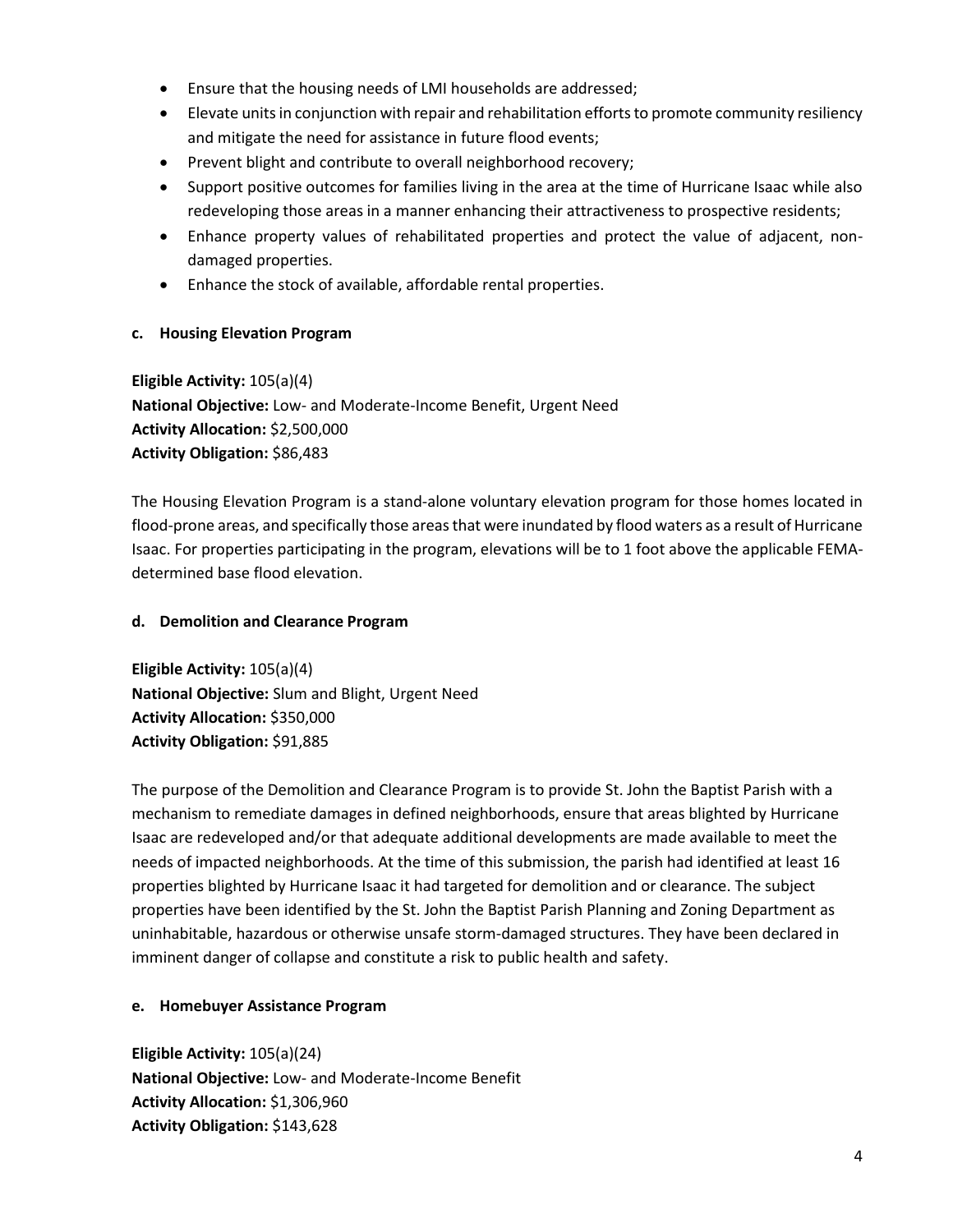The Homebuyer Assistance Program will provide homeownership assistance in the form of forgivable, deferred soft second mortgages designed to bridge the gap between the sales price of a home and what an applicant can afford. As the parish's unmet needs illustrated major impacts to both existing homeowners and renters, this program will target those affected populations to facilitate new homeownership opportunities and stimulate the housing market within the affected area. Eligibility will be limited to LMI populations only.

# **II. Overview and Delivery**

The proposed programs will be administered through the parish, with overview, technical assistance and guidance provided by the state through the Office of Community Development-Disaster Recovery Unit (OCD-DRU) – the responsible CDBG-DR grantee – and the Louisiana Housing Corporation (LHC). Through an extensive outreach initiative, the parish will identify eligible households and will coordinate all aspects of administering the programs, including applicant intake, case management and construction work, where applicable.

# **III. Program Size**

The state will initially allocate \$17,867,191 and obligate \$1,083,398 to develop these housing assistance programs, but reserves the right to revise this allocation at a later date should it be warranted. Additionally, further obligations will be made within each of the programs as warranted via future amendments.

## **IV. Eligible Applicants**

Eligible applicants for the Homeowner Rehabilitation, Small Rental Rehabilitation, Housing Elevation and Homebuyer Assistance programs will be limited to St. John the Baptist residents impacted by Hurricane Isaac who have demonstrable remaining unmet housing needs attributable to this disaster. Eligibility within the Demolition and Clearance Program will be limited to the parish itself, or its designated and properly-procured contractor conducting demolition and clearance activities within the designated Isaacaffected blighted area.

Note that while this Partial Action Plan No. 4 provides for service to both LMI and non-LMI populations in the Homeowner Rehabilitation and Housing Elevation programs, LMI populations will be prioritized for assistance. Non-LMI populations will only receive awards after all eligible LMI applicants have received program assistance.

## **V. Use of Funds**

Delivery of funds will vary by program. For the Homeowner Rehabilitation and Housing Elevation Programs, assistance will be provided in the form of a direct grant agreement between the parish and the applicant and through a construction agreement between the applicant and the selected contractor. In the Small Rental Rehabilitation and Homebuyer Assistance programs, assistance will be provided in the form of forgivable deferred loans. The parish itself will submit requests for direct grant reimbursement for demolition and clearance activities it conducts through the Demolition and Clearance Program.

## **VI. Monitoring**